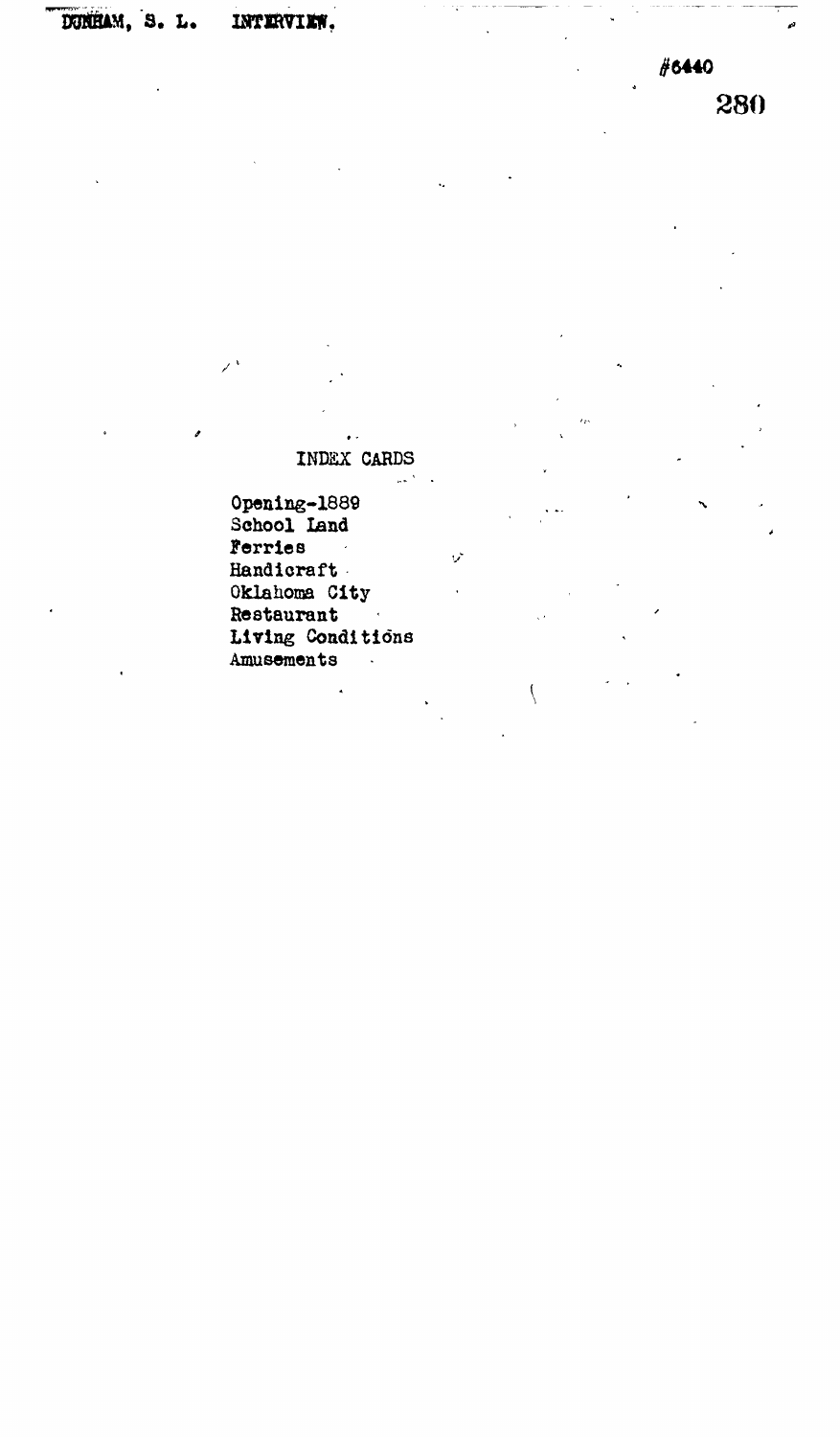$\sqrt{}$  DUMHAM, S. L. INTERVIEW.

A.

**/**

**making the"run"\* . .**

• • / •

An Interview with an "Old Timer", S. L. Dunham, **1608 W. 18th., Tuloa, Oklahoma, White Van, By • W./T. Holland, Field Worker.**

June 24th, 1937.

\*\*\*\*\*\*\*\*\*\*\*\*\*\*\*\*\*\*\*\*\*\*\*\*\*\*\*\*\*\*\*\*

**was born Jfaroh 19, 1871, In Tlpton County, Indiana. My father, Jacob II. Dunham, was born in. West Virginia In 1885. mother, Louise Stroup, was a native of Ohio.**

I have heard my father tell of the "Falling of the Stars" in 1835, when he was a boy of ten. He said that he happened to be out and saw it. He, of course, was very much excited and t frightened too, and running to the house to tell his parents **frightened too, and running to the house to tell his parents** found them calm and serene. His parents said the event had been **»found them oalm and serene. His parents said the event had been** foretold in the Sible, so, while they didn't know when it would **foretold in the Bible, so, while they didn't know when'it would** happen, still, they weren't excited when it came. **happen, still, they weren't excited when it came\***

My maternal grandmother was a Clements, a first cousin of **My maternal grandmother was a Clements, a first cousin of SamUel Clements, (Mark Twain).**

**My parents-moved west into Kansas in 1879, in Abbot County\*** Here he farmed for about four years; then he sold out his farm **Here he farmed for about four ye&ts; then he sold out his farm** and bought a drug store at Altament. Kansas, which he and his **and. bought a drug store at Alternant, Kansas, which he and his brother, who was « pharmacist, operated until 1889, at which was « pharmacist, operated until 1889, at which was «** time my father made a trip into the Indian Nation preparatory to ' **time my father made a trip into the Indian Nation preparatory to '**

**He-oaae in a day or two after the run of 1889 aad paesod through Tulaa, and Keystone but wound up at Oklahoma City. He • soouted around in this pant: of the oountry, around Oklahoma City**∜. G.

#6440

281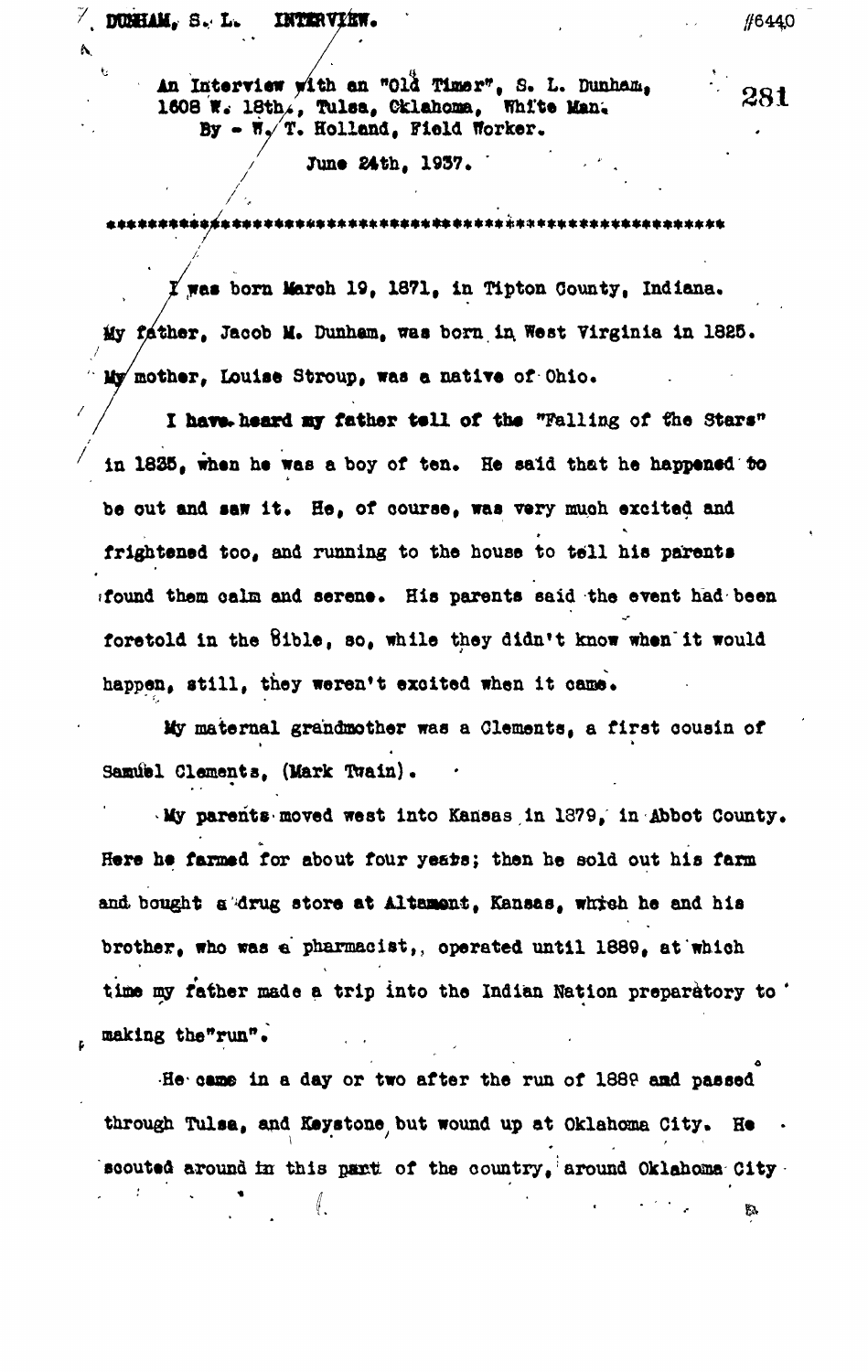## **DUHHAM, 3. L. INTERVIEW.**

2.

for several weeks locating or trying to locate a farm. One **day he met a man who said he had a l'GO he would sell, eo they agreed on a prioe, which was small, and my father gave** him all the money he had, \$2.50, as a down payment on the 160 acres, which he later found to be school land and not belonging to this man at all.

. While out on one of these trips, he saw a bunch of deer at a salt lick, he stopped to watch them, as he didn't have a gun, and while watching, he noticed one of the deer jumping off a ledge of rook, and lighting stiff-legged at the base of the rook. He repeated this several times, and after the deer left, my father went down to investigate, and found a huge snake, dead. This deer had been jumping on this snake. This occurred out onDeep Fork Creek. He also saw some mountain lions on this trip of the large variety. The male and female looked pretty much alike, though different from regular lions whose male had a mane. He said these lions would chase a man. on foot or on horseback, if he ran from them, but if he turned and went toward them, they always retreated.

My eldest brother came in with my father on his first trip. That spring there were frequent rains and hard ones. and some of the streams were too full to ford. At Caney on the Verdigris, they had to build a raft out of logs of sufficient size to carry the team and wagon over the water. This they did.

**size to oarry the team and wagon over the water. This they did.**

282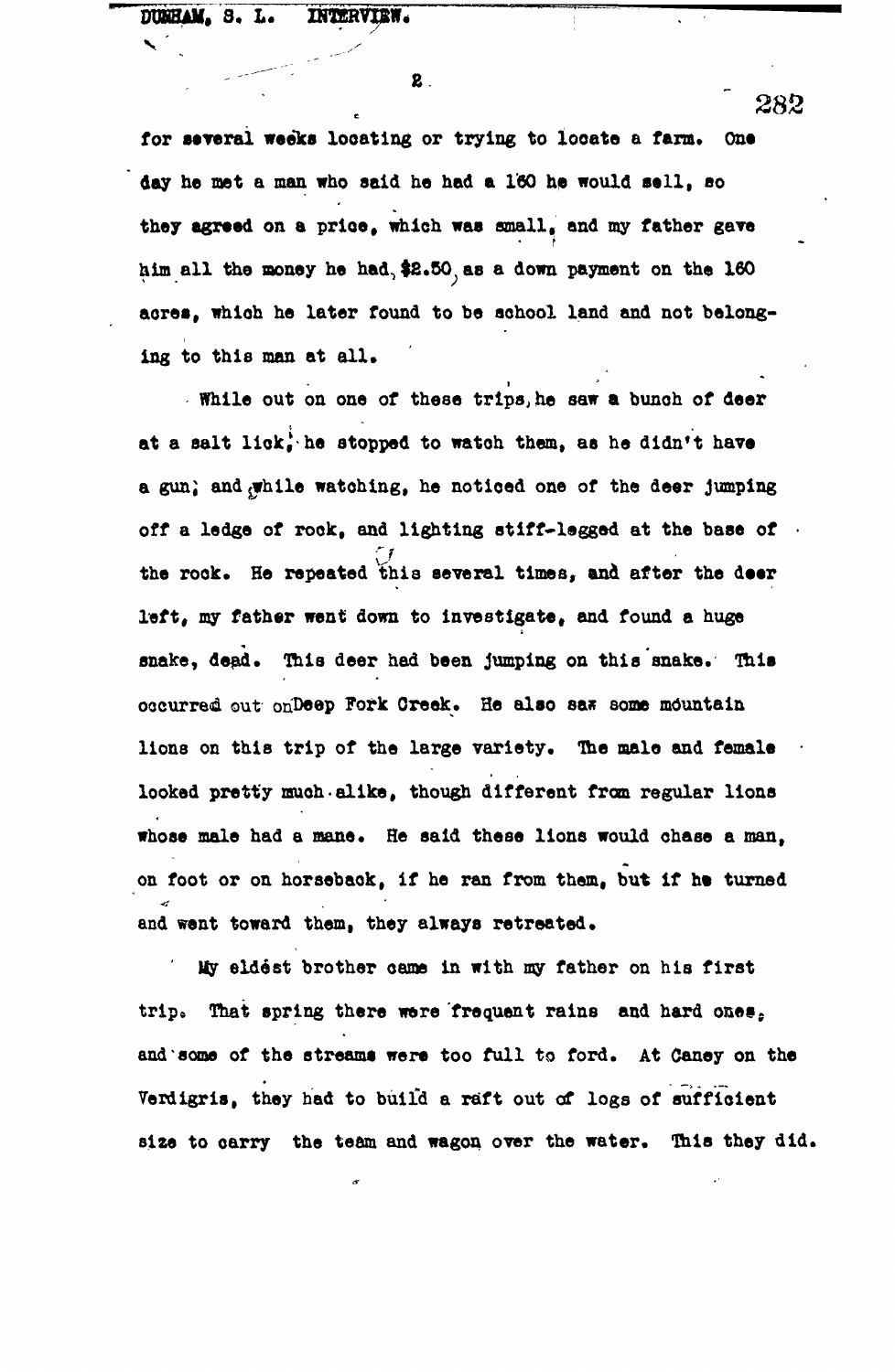3

**fiat at Tulaa, which was only a Tillage, they forded the ^Arkansas, although there was a ferry there too\* They charged a fte of \$1.00 to ferry a teas across so they foirdad the stream\* &-**

**My father decided to looate la Oklahoma City, or naar there, thlt was just after he had bought the farm and paid out** his last \$2.50. As he was then up near Edmond he went to the **railroad station and explained his condition and situation to the ticket agent, telling him he wanted to go to Altenont, Kansas^ to get his family and bring them back with him, but tha t he had no funds and if he would let him have a ticket he would** mail the money back as soon as he reached Kansas. Well Sirl **That agent believed my father and, without a word, gave him a** ticket. Of course, the first thing my father did upon arrival **at Altamont was to mail the money baok to the tioket agent at Edmond\***

**They loaded up two covered wagons \*ttb scme furniture, bedsteads, and some chairs, a oast\*iron oook stove, some pots and pans, some provisions, bedding and what clothing we had.** One piece of furniture we brought, and I still have was an old **hand made "safe" as they were called "Kitchen safe". It is now at least 135 years old, but is in. perfect condition.**

**Along about that time, all our clothes were hand made,**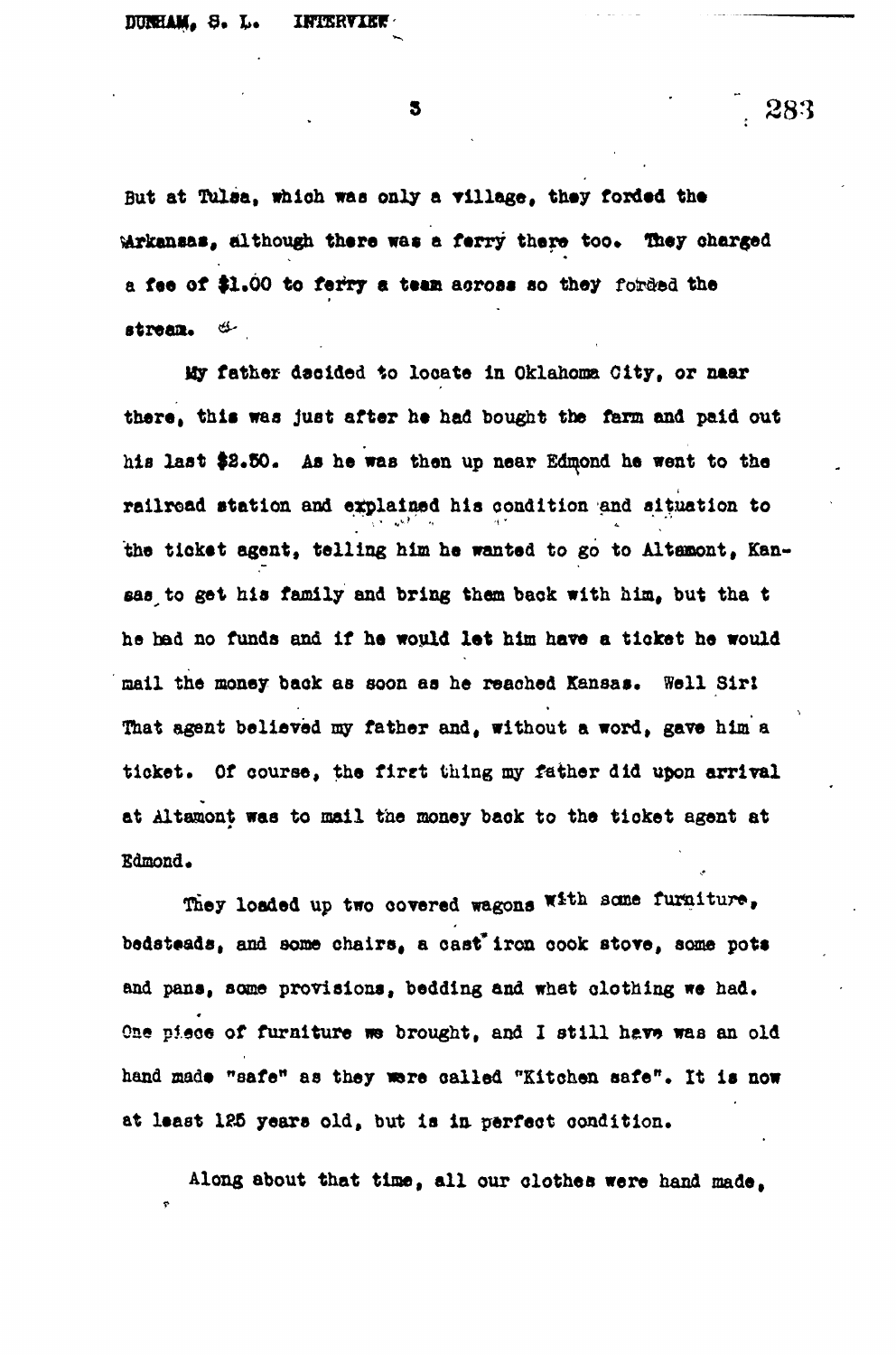**DURIAM.** S. L. **Thursday** 

**and 80010 of the cloth was woven by my grandmother. Many the time I have watched her weave cloth. There were eight children of us, and ay wife came from a family ef fifteen children\* lt myself, am the father of thirteen children, (four boys and nine girls), ten of whom are still living. In. the early- days, it was a task to feed and clothe such a large family, especially where a lot of the cloth had to be** woven at home. All we ohildren were rocked in the same home cradle. Up until recently, that cradle was in use, but now I do not know its whereabouts.

**On reaching Oklahoma City, my father traded for a lot (25 X 140) on the corner of Main and Hudson streets. He gave the man a one-eyed horse and an old buggy for it, and a few** months later traded the lot for a farm of 160 acres. After **about four years father sold the farm for \$1,000. This land wasn't of much farming value.**

**Uy father and oldest brother operated the first restau**rant in Oklahoma City which was called the "Star" restaurant. **It was located on Main street back of the Citizens Bank. \***

**At first we had only a hole in the wall, a narrow place,** but we did a land office business, coffee at 10 $\varphi$  per cup and everything else in proportion. I've seen them standing in **line for a half block waiting their turn to get a bite to eat. That was July, 1889 and as a lot of people were in and few**

 $\sim$  284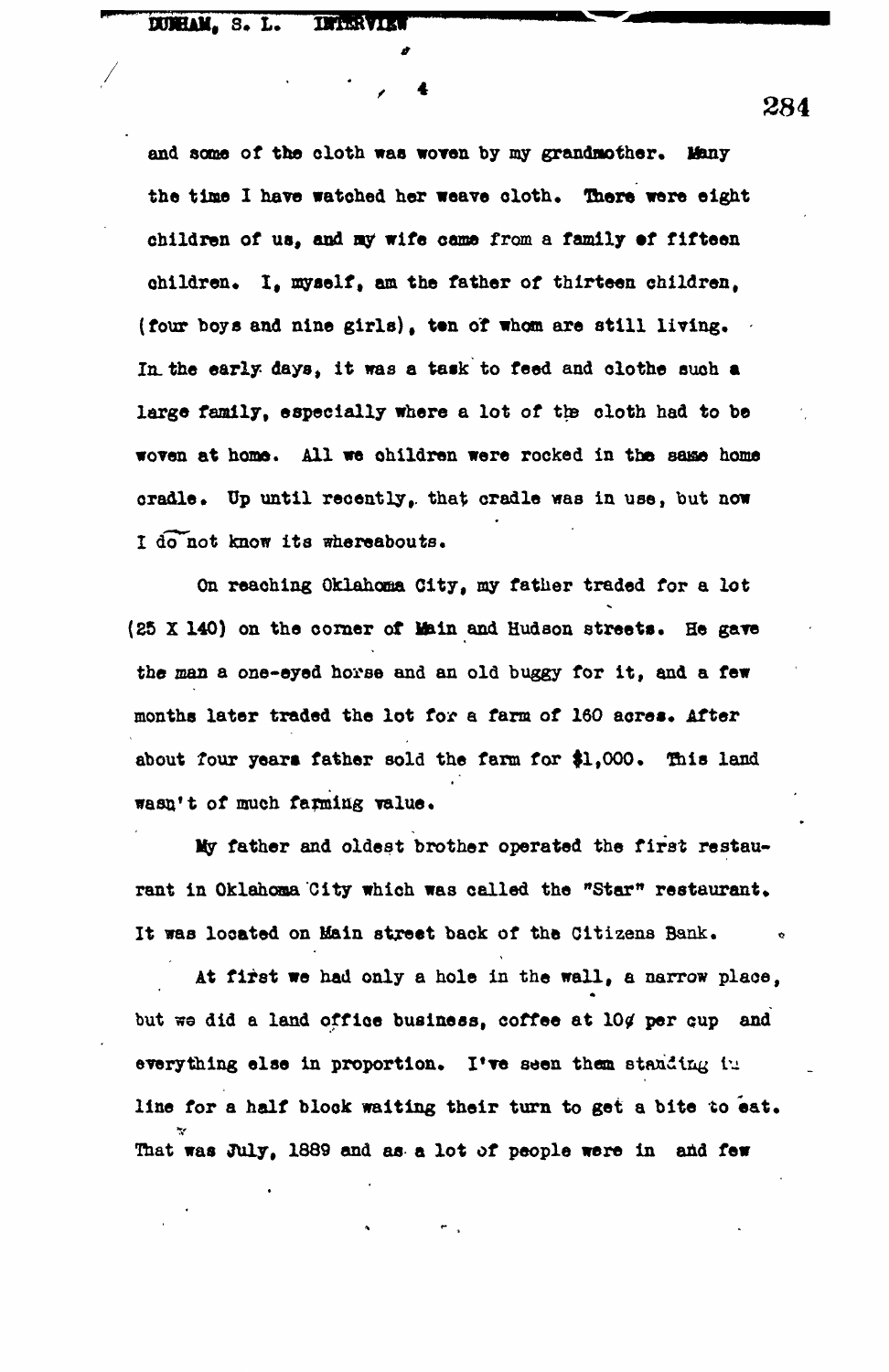Б

places to eat business was good.

**Mosquitoes warms there in swarms simply eating one up. The land was low, flat and poorly drained and during the , year8 1890 and "1891 there was an awful lot of Malaria, and so severe was this epidemic that people died by the dozens.** I know I came very near passing out. I remember we had to pay \$50.00 per month for the narrow shack we had. I've seen **of the stores the back water up. to the top of the Counters in Oklahoma City, before the City was drained and sewers installed.**

**Oklahoma City was a tough place, of course, like all other western boom towns of that era. However, I didn't mix with this type as my father was a church man and didn't indulge in the vices and didn't allow us to indulge either. Killings were frequent thare. Almost every night a killing would be reported.**

**My chief source of amusement was the dance. I didn't attend many of those in town, but out in the homes of the** settlers, we had dances. I knew all the dances and the "oalls" so I was employed to "call" for them. At the big dances I got \$5.00 per night, and at the smaller ones I only charged \$2.50. I was strong and my voice was about the strongest faoulty I had. A neighbor told'me he heard me calling one night, and he lived four miles away. The night -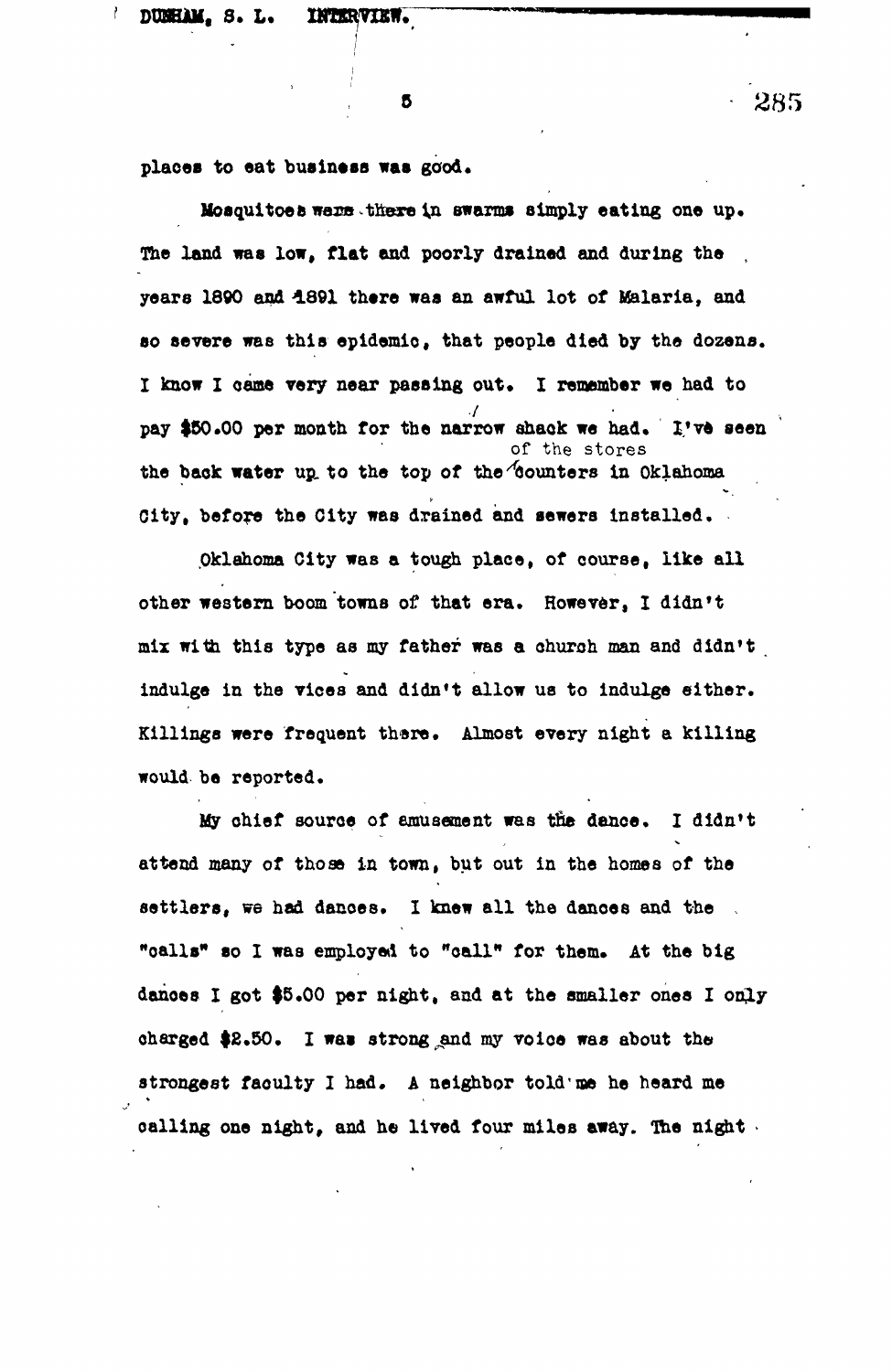**waa quiet and the wind was favorable, I suppose whioh aocount**ed for my voice carrying that far. Usually very good behavior was had at all the dances. The people wanted to meet and get **' acquainted and make new friends and this was one reason for** these dances.

**I think the first Protestant ohuroh built in Oklahoma City was a'Methodist ohuroh. One of the first, if not the first preaohers, was Reverend Eurray, a Methodist preaoher.**

I was in Oklahoma City at the time Carrie Nation visited **the town. She had a way of smashing up saloon that was pretty effective, at least for a time. She went into Big John's saloon one night. John was upstairs, but his olerk soon got him the news, so he went down, gathered Mrs. Nation up in his arms, and** quietly carried her out into the street and set her down. The **told her that when she wanted to come into his place and purchase bis wares, "O.K.<sup>1</sup>\*, but that she must aot like a lady in** his house, as hewas running a olean and legal business and would **not tolerate any unlady-like aotions on her part. .Of all things!**

**The Delmore lake, near Oklahoma City, is on a farm formerly owned by my father.**

**We used to have great fishing trips out on Deep Fork. We used a seine and have caught as high as a wagon bed full of fish** at one time. We would use all we wanted then give the rest away, **to the people at Welleton, a place near where we fished.**

4

· 286